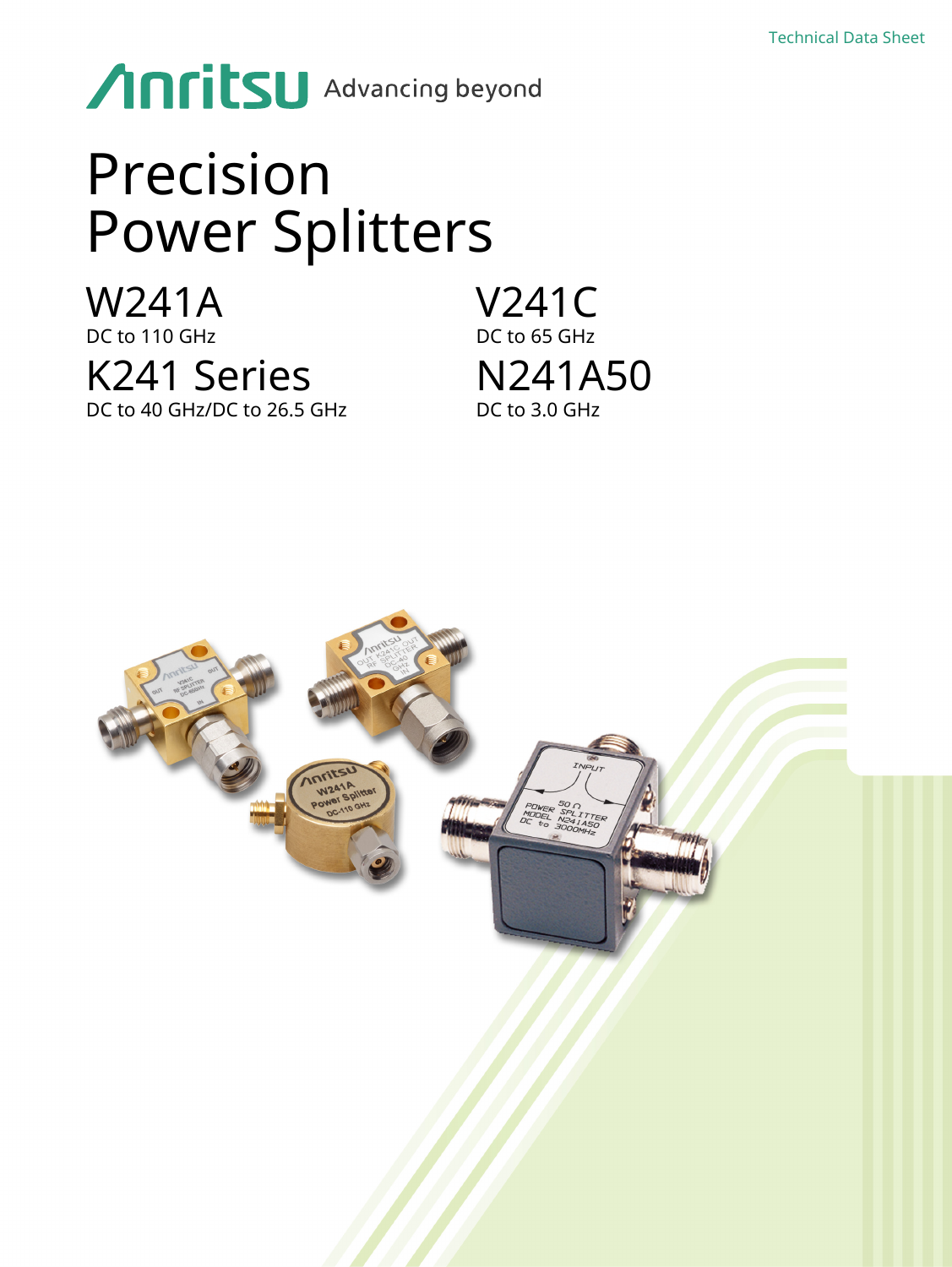# **Introduction**

Anritsu produces precision power splitters that cover frequencies up to 110 GHz and 1 watt input power. All Anritsu microwave power splitters are symmetrical, two-resistor designs that can be used in applications where signals from DC to 110 GHz must be accurately divided for ratio measurements. They provide excellent flatness and effective output SWR.

## **Features**

- **•** DC to 110 GHz frequency range
- **•** W1 Connectors™ are compatible with 1 mm connectors
- **•** V Connectors™ are compatible with 2.4 mm connectors
- **•** K Connectors™ are compatible with 3.5 mm and SMA connectors
- **•** Excellent flatness and effective output SWR
- **•** All power splitters are available in 50 Ω characteristic impedance
- **•** Design is robust and well suited for high frequency system and instrumentation applications
- **•** Anritsu offers metrology grade adapters and calibration devices for better repeatability and performance

# **Dimensions**





V241C



Typical specifications are not tested and are not warranted. They are generally representative of characteristic performance. Warranty: 1 year; Calibration period: 6 months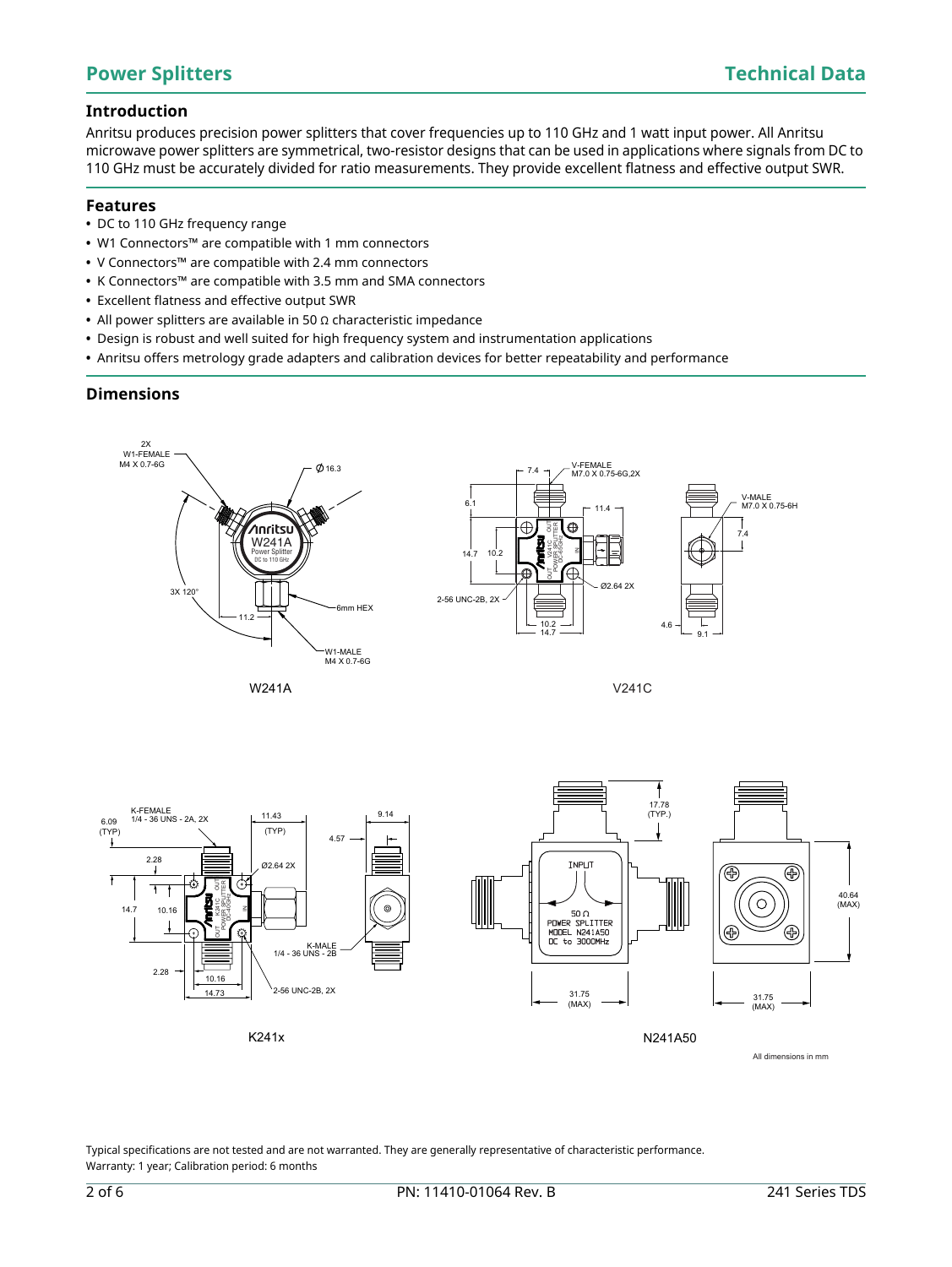# **Technical Data** Power Splitters

## **Available Models**

| Model   | Frequency Range | Connectors         | Impedance   | Input Power |
|---------|-----------------|--------------------|-------------|-------------|
| W241A   | DC to 110 GHz   | $W1(m)$ to $W1(f)$ | 50 $\Omega$ | 0.2 W       |
| V241C   | DC to 65 GHz    | $V(m)$ to $V(f)$   | 50 $\Omega$ | 1.0 W       |
| K241C   | DC to 40 GHz    | $K(m)$ to $K(f)$   | 50 $\Omega$ | 1.0 W       |
| K241B   | DC to 26.5 GHz  | $K(m)$ to $K(f)$   | 50 $\Omega$ | 1.0 W       |
| N241A50 | DC to 3.0 GHz   | $N(f)$ to $N(f)$   | 50 $\Omega$ | 0.5W        |

# **Specifications**

### **General**

Insertion Loss Temperature Coefficient 0.001 dB/dB/°C max

Temperature Range Operating: 0 °C to +70 °C; Non-operating: -55 °C to +125 °C Weight W241A: 16 g V241C: 43 g K241C: 43 g K241B: 43 g N241A50: 182 g

## **Insertion/Return Loss, Match, and Transmission Tracking**

| Model        | Frequency Range      | <b>Insertion Loss</b> | Input Return Loss | <b>Effective Output</b> | Transmission              |
|--------------|----------------------|-----------------------|-------------------|-------------------------|---------------------------|
|              |                      | (max)                 | (min)             | Match                   | <b>Tracking Amplitude</b> |
|              |                      |                       |                   | (min)                   | (max)                     |
| <b>W241A</b> | DC to 2.5 GHz        | 7.00 dB               | 20.00 dB          | 18.00 dB                | 0.25dB                    |
|              | > 2.5 GHz to 20 GHz  | 7.00 dB               | 20.00 dB          | 18.00 dB                | 0.40dB                    |
|              | $>$ 20 GHz to 50 GHz | 7.50 dB               | 15.00 dB          | 14.00 dB                | 0.40dB                    |
|              | $>$ 50 GHz to 67 GHz | 8.25 dB               | 15.00 dB          | 14.00 dB                | 0.40dB                    |
|              | $>67$ GHz to 85 GHz  | 9.00 dB               | $10.00$ dB        | 8.00 dB                 | 1.00dB                    |
|              | > 85 GHz to 105 GHz  | 9.00 dB               | 10.00 dB          | 8.00 dB                 | 1.00dB                    |
|              | > 105 GHz to 110 GHz | 9.50dB                | $9.00 \text{ dB}$ | 6.00 dB                 | 1.00dB                    |
| V241C        | DC to 18 GHz         | 8.5dB                 | 8.95 dB           | 9.54 dB                 |                           |
|              | $>18$ GHz to 40 GHz  | 9.5 dB                | 7.97 dB           | 8.01 dB                 |                           |
|              | >40 GHz to 65 GHz    | 10.5 dB               | 6.98dB            | 7.04 dB                 |                           |
| K241C        | DC to 26.5 GHz       | 7.5dB                 | 14.72 dB          | 14.72 dB                |                           |
|              | >26.5 GHz to 40 GHz  | 8.5dB                 | 9.97 dB           | 11.73 dB                |                           |
| K241B        | DC to 26.5 GHz       | 7.5 dB                | 14.72 dB          | 14.72 dB                |                           |
| N241A50      | DC to 3.0 GHz        | 7.5dB                 | 17.69 dB          | 17.69 dB                |                           |





All plots typical.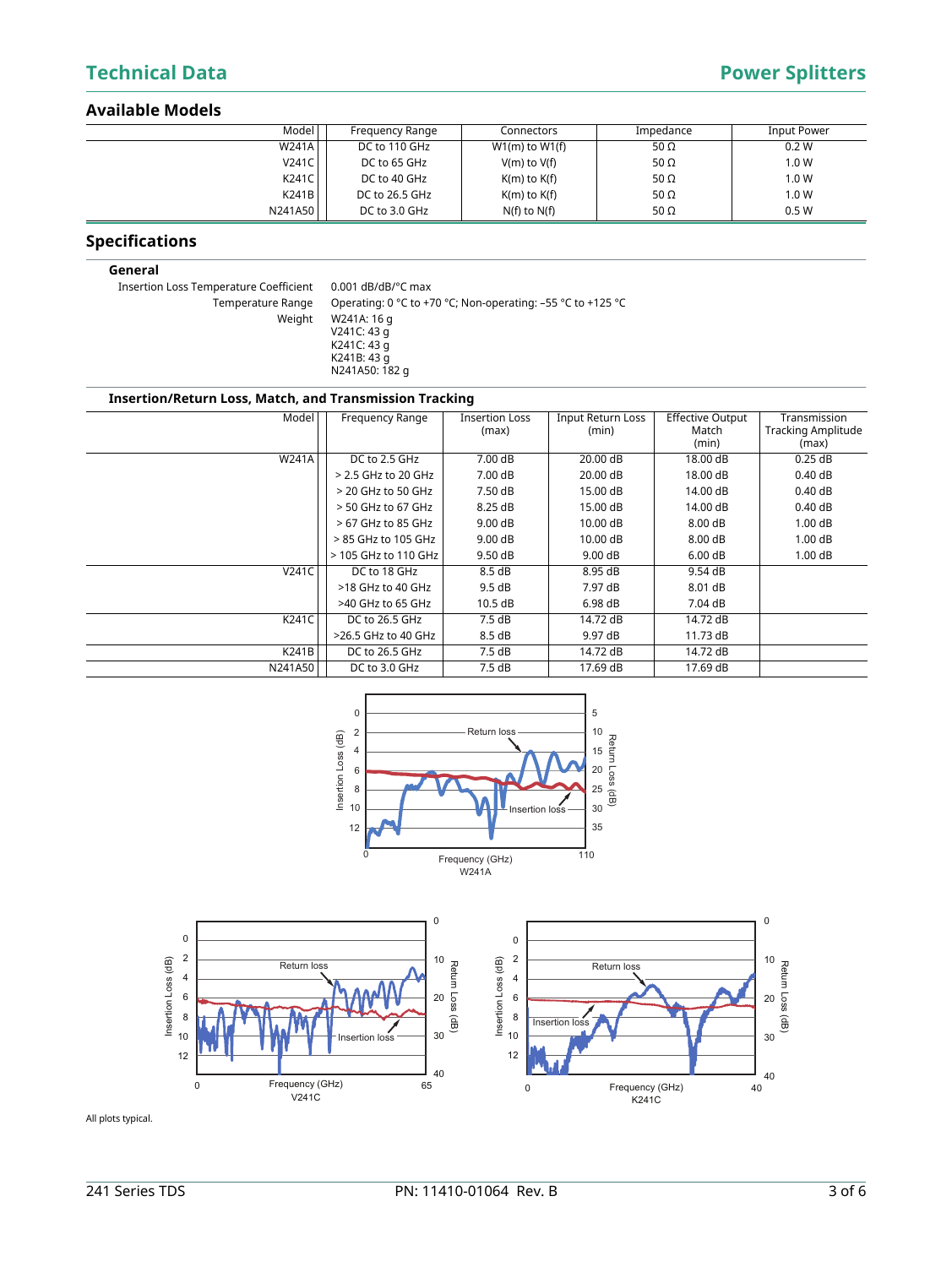| <b>Environmental</b> (per MIL-STD-202G)         |                                                                                                                                                                                            |  |
|-------------------------------------------------|--------------------------------------------------------------------------------------------------------------------------------------------------------------------------------------------|--|
| Temperature Shock<br>Humidity<br>Shock          | –55 °C to +150 °C<br>95% at 40 °C, 96 hours, Test 103B, Condition B<br>100 G peak sawtooth, method 213, Condition B                                                                        |  |
| Vibration                                       | Sinewave: 10 Hz to 2000 Hz, 0.06" DA, method 204, test condition D<br>Random: 50 Hz to 2000 Hz, 11.6 Grms, Power Spectral Density 0.1 Grms 2 Hz,<br>Method 214, Test Condition 1, Letter D |  |
| Salt Spray <sup>1</sup><br>Voltage withstanding | 5% concentration for 48 hours, Method 101D, Condition B<br>500 VAC RMS, 60 seconds, method 301                                                                                             |  |

# **Regulatory Compliance**

European Union RoHS Directive: 2011/65/EU + Amendment 2015/863

# **Ordering Information**

| <b>Precision Power Splitters</b> |                                                                                                                               |  |  |  |
|----------------------------------|-------------------------------------------------------------------------------------------------------------------------------|--|--|--|
| Part Number                      | Description                                                                                                                   |  |  |  |
| W241A                            | DC to 110 GHz, W1(m) to W1(f), 50 $\Omega$                                                                                    |  |  |  |
| W241A-099                        | Premium Calibration to ISO17025 and ANSI/NCSL Z540-1.<br>Includes calibration certificate, test report, and uncertainty data. |  |  |  |
| V241C                            | DC to 65 GHz, V(m) to V(f), 50 $\Omega$                                                                                       |  |  |  |
| K241C                            | DC to 40 GHz, K(m) to K(f), 50 $\Omega$                                                                                       |  |  |  |
| K241B                            | DC to 26.5 GHz, K(m) to K(f), 50 $\Omega$                                                                                     |  |  |  |
| N241A50                          | DC to 3.0 GHz, N(f) to N(f), 50 $\Omega$                                                                                      |  |  |  |
|                                  |                                                                                                                               |  |  |  |

<sup>1.</sup> Salt spray does not apply to the W241A splitters.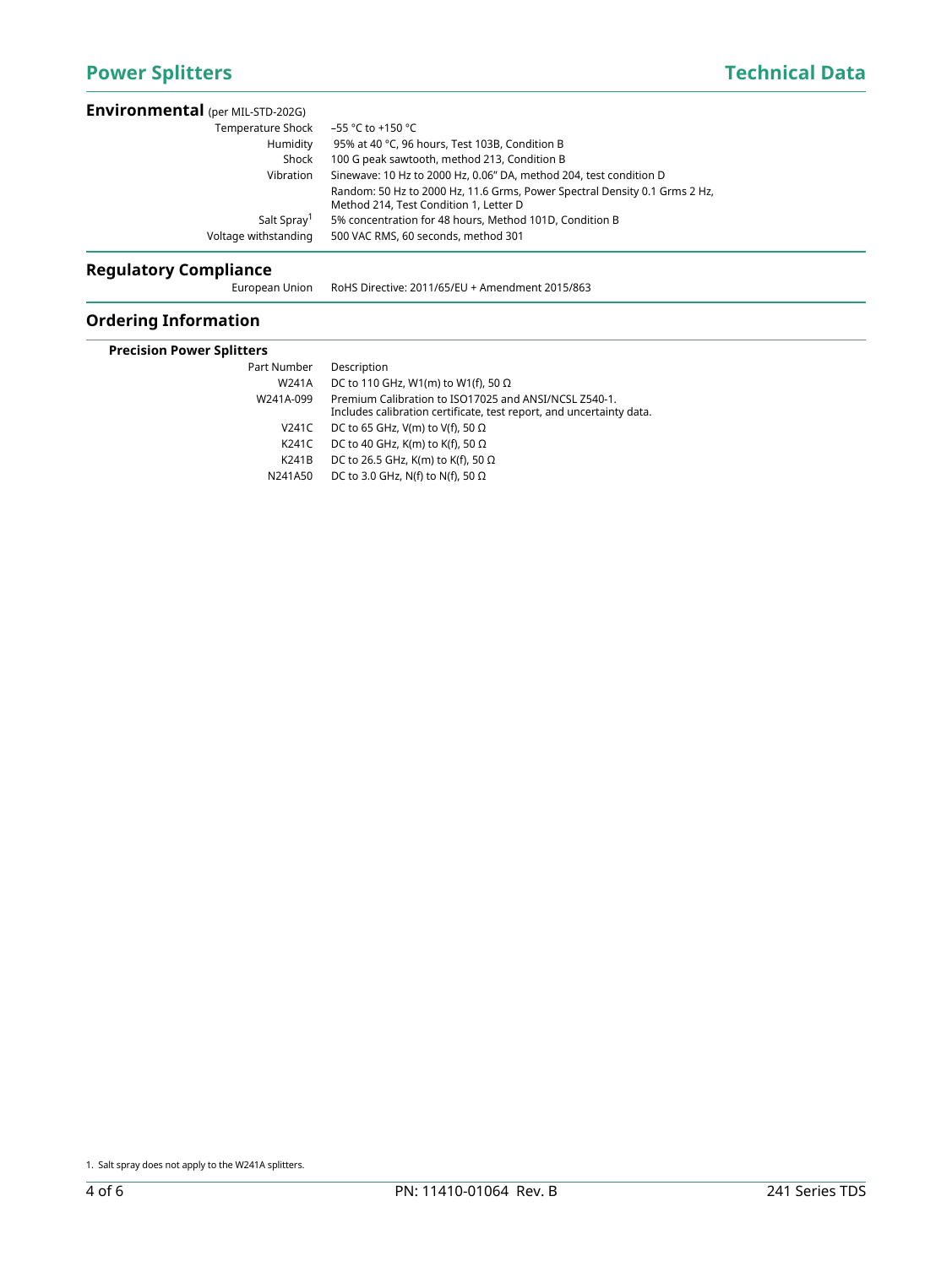# **Notes**